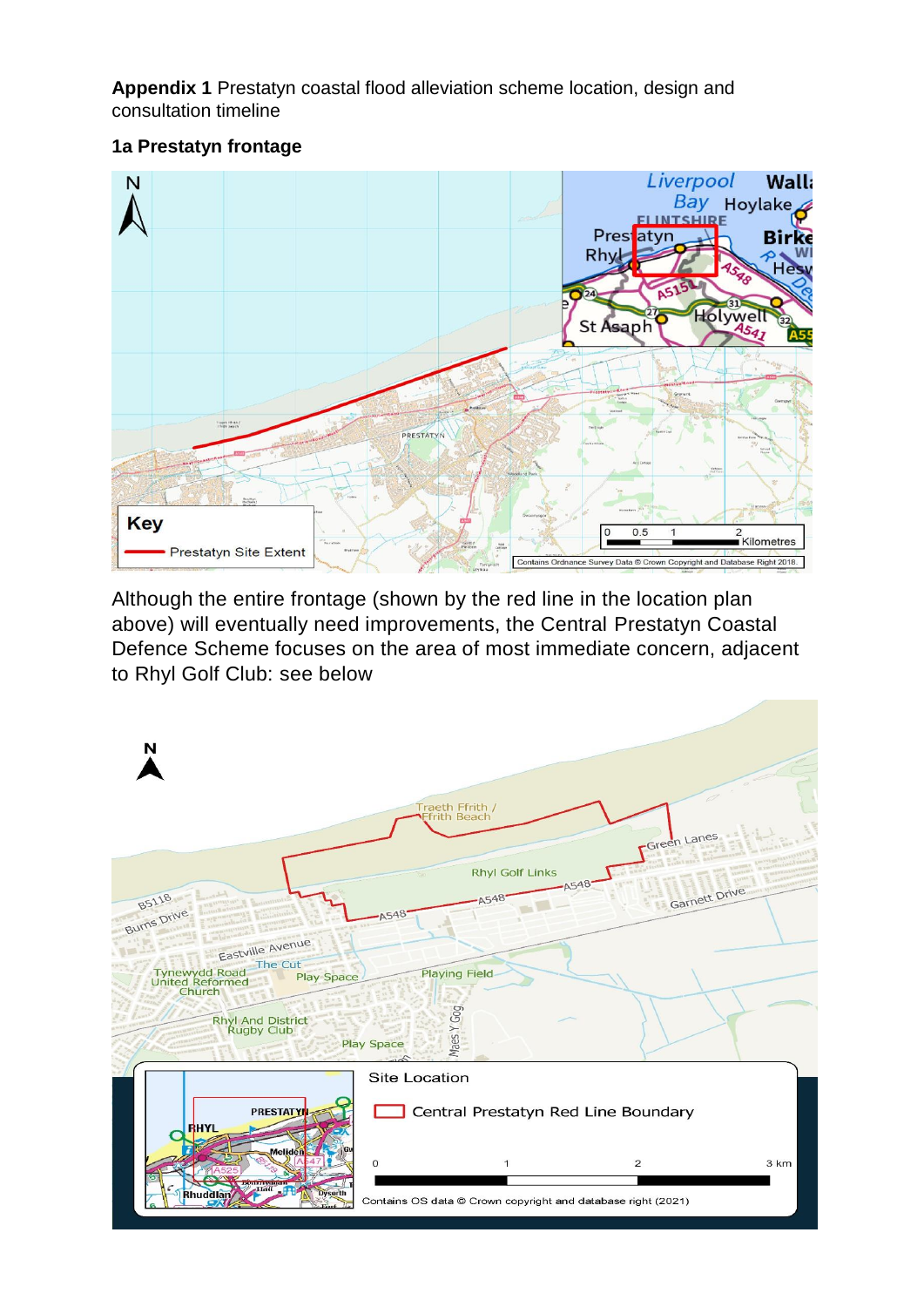## 2038 Business as Usual Central Prestatyn Flood<br>Extents Legend  $\overline{\mathsf{N}}$ USON<br>CP Study Area **1999 1999 ADP 1999 ADP** 3.3% AEP 2019 ADP 2019 ADP 2019 1999 ADP 2019 1999 ADP 2019 ADP 2019 ADP 2<br>2019 3.3% AEP 2019 2019 ADP 2019 ADP 2019 ADP 2019 ADP 2019 ADP 2019 ADP 2019 ADP 2019 ADP 2019 ADP 201  $0.5$  $0.25$ Km Skipton<br>North Yorkshire<br>BD23 3AE<br>Llaited Kleaders **JBA** +44 (0)1756 :<br>+44 (0)1756 : fo sir ddinbych<br>denbighshire COUNTRAL RHYL AND CENTRAL PRESTATYN COASTAL<br>DEFENCE SCHEME OBC Drawn Jonathan King 23/01/2019<br>Checked Anne-Marie Moon 23/01/2019<br>Approved Anne-Marie Moon 23/01/2019 Status: Rev<br>FINAL 1 10 of 16

# **1a Cont'd Prestatyn flood risk map adjacent to Rhyl Golf Club**

### **1b Prestatyn coastal flood alleviation design**